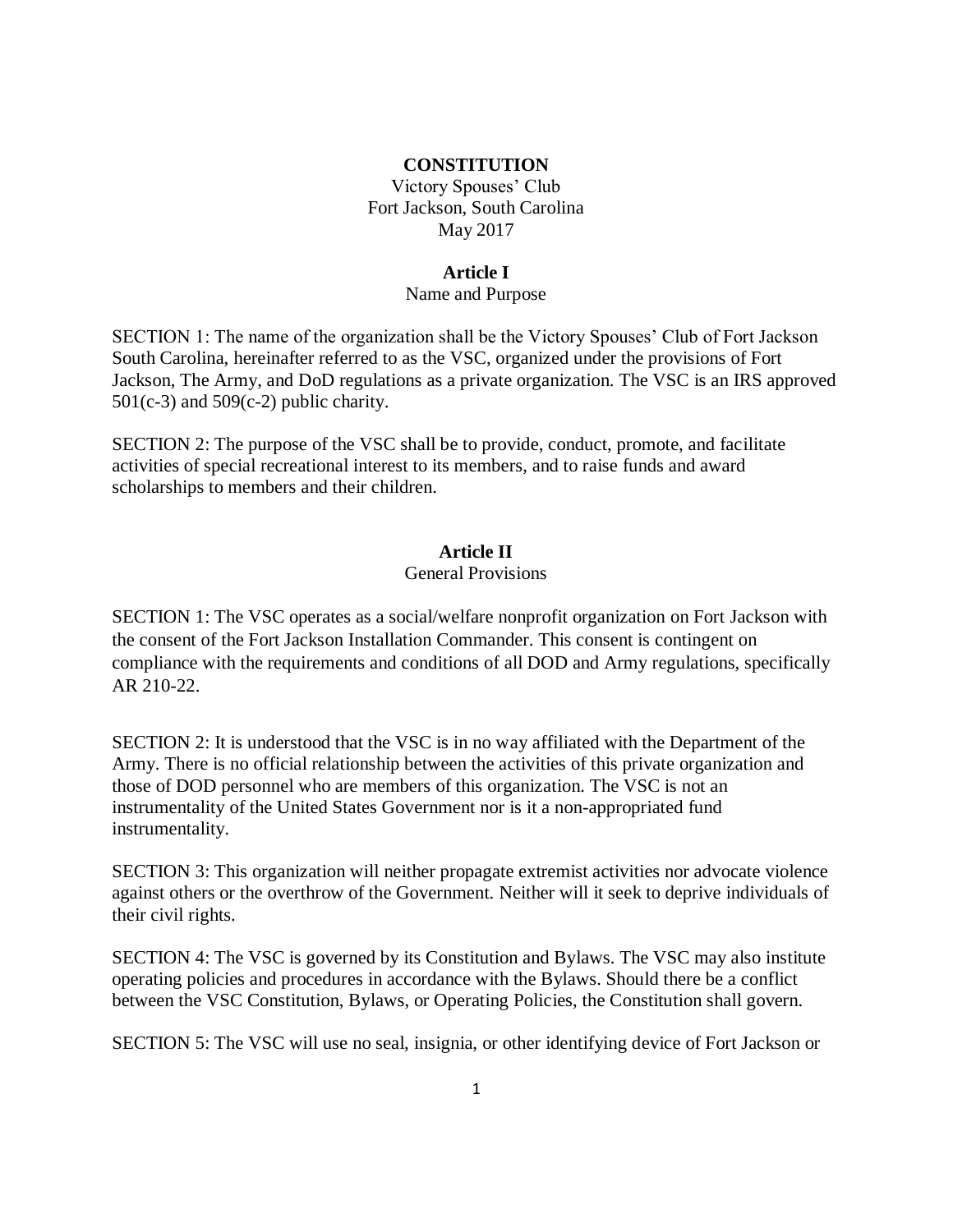other military department or service unless written permission is received from the Installation Commander. The VSC may receive limited support from Fort Jackson for events sponsored in conjunction the installation. This support will be approved in writing by the Installation Commander or his/her designated representative.

SECTION 6: The VSC will not discriminate based on race, color, religion, national origin, disability, gender, or sexual orientation: nor will it associate with persons or organizations that do. All activities conducted by the VSC will not propagate extremist activities nor advocate violence against other or the overthrow of the United States Government.

SECTION 7: The VSC will not deprive individuals of their civil rights.

SECTION 8: The VSC will comply with all fire and safety regulations, environmental laws, tax codes, and other applicable statutes and regulations.

SECTION 9: The VSC will ensure that all State and local laws are met.

SECTION 10: The VSC will reimburse the Army for utility expenses if it is determined by the Army that the cost is necessary.

SECTION 11: Neither the United States nor its non-appropriated fund will incur or assume any obligation for this organization. All members will fully understand that they are personally liable if the assets of the organization are insufficient to discharge all liabilities. Members may be held personally liable for the cost of any lawsuit over and above the liability insurance carried by the VSC. In addition, all members will acknowledge, in writing that they understand the provisions of this Article and Section, as stated on the membership application.

SECTION 12: As a condition of membership, members will read and adhere to the Constitution, its By-laws, and Standard Operating Procedures.

#### **Article III**

Funds and Operating Procedures

SECTION 1: The VSC will operate with the written approval from the Installation Commander at Fort Jackson and will keep the written permission on record.

SECTION 2: The VSC must revalidate every two (2) years from the date of the last approval. The revalidation must be submitted to the Installation Commander or his/her designee at least three (3) months prior to the expiration date. The Club understands the approval expires two (2) years from the date of the last approval.

SECTION 3: The VSC will file an IRS annual information Form 990/990-EZ-N to keep the taxexempt status.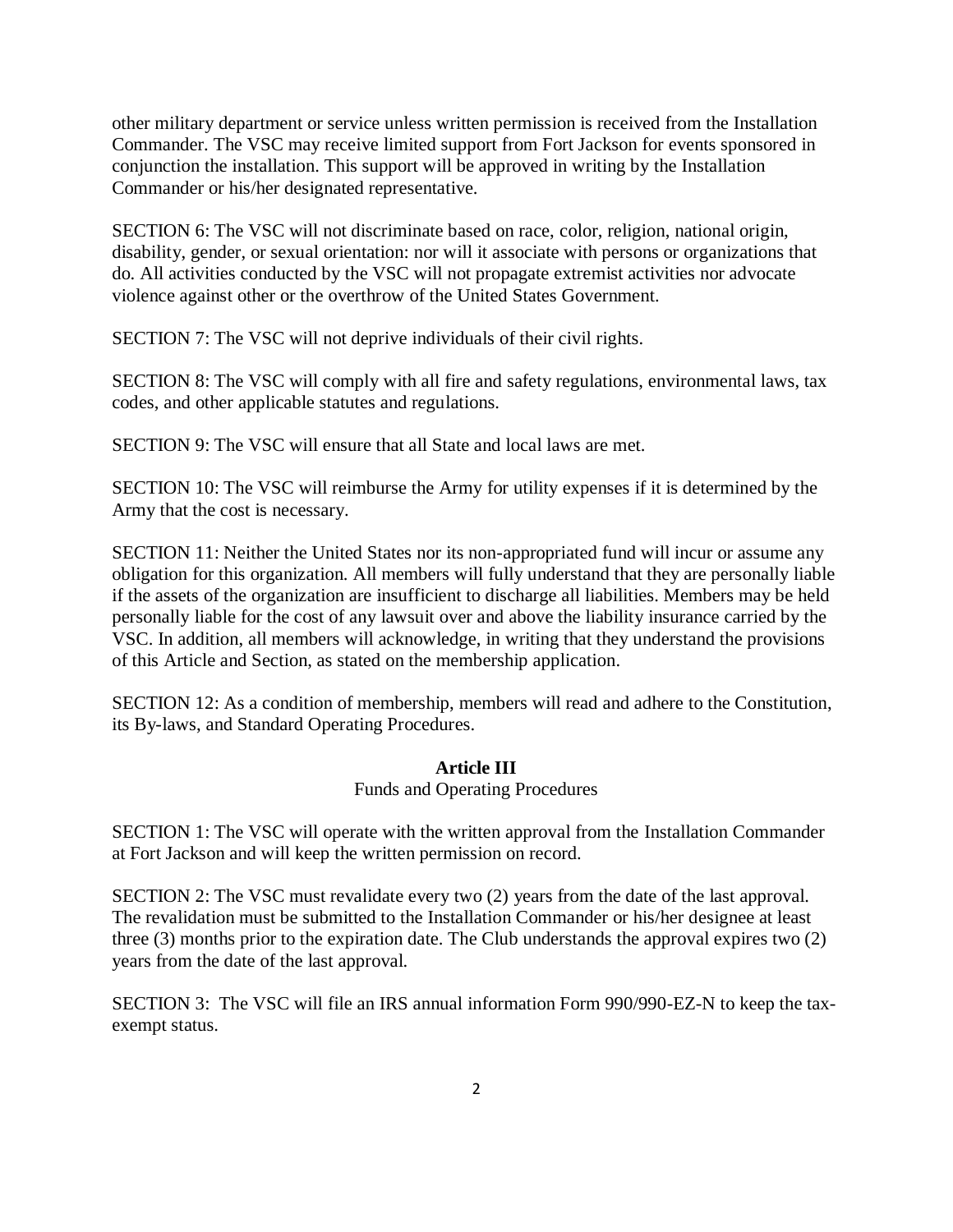SECTION 4: The Constitution shall become effective upon adoption by a majority vote of the members present at a scheduled general membership meeting. Members must be informed of this meeting either written or orally at least fourteen (14) days prior to the meeting.

SECTION 5: The Constitution and By-laws must be approved by the Installation Commander or his/her designee prior to adoption by the membership.

SECTION 6: The Constitution and By-laws will be reviewed by the Constitutional Review Committee every two (2) years or as deemed necessary by the President.

SECTION 7: The Constitutional Review Committee shall be chaired by the Parliamentarian and consist of the following members: The Club President, The Club Advisors, and two (2) active club members. The Honorary Board members may be invited to attend.

- a. The committee will report its findings to the board for approval.
- b. The Parliamentarian or his/her designee will present the proposed Constitution to VSC members for approval.
- c. If after review, the Constitution remains unchanged, no vote is necessary and the Club will continue to operate under the original document.

SECTION 8: Each month with Governing Board approval, the minutes and financial statements will be sent to the Family, Morale, Welfare, and Recreation (FMWR) Financial Management Division, Fort Jackson to be forwarded to the Installation Commander or his/her designee for review.

## **Article IV**

## Membership

SECTION 1: Membership in this VSC shall be voluntary. Membership discrimination based upon race, color, religion, national origin, age, gender, disabilities, sexual orientation, or national origin is prohibited.

SECTION 2: Membership will allow the individual the right to vote, hold office, and participate in all VSC activities. Membership may be extended to:

- a. Spouses of Active Duty, Reserve, or National Guard, and Foreign Exchange service members stationed at Fort Jackson and the surrounding areas.
- b. Spouses of Active Duty service members of the Armed Forces of the United States on unaccompanied tours or deployments who reside in the Fort Jackson area.
- c. Spouses of retired or deceased service members of the Armed Forces residing in the Fort Jackson area.
- d. Spouses of Department of Defense (DoD) or Non-Appropriated Fund (NAF) personnel who are currently employed at Fort Jackson.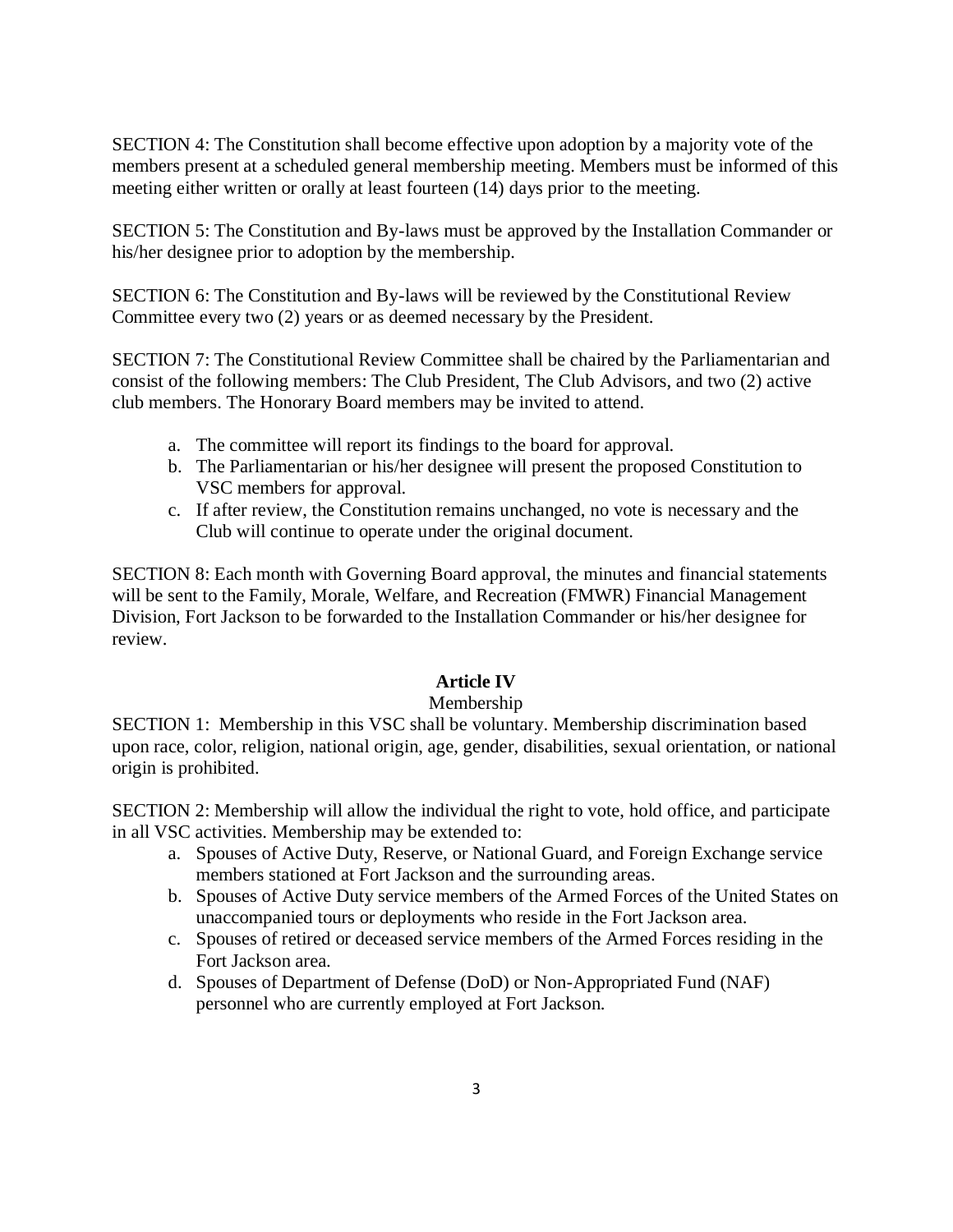SECTION 3: Upon payment of dues, the following will be deemed Associate members:

- a. Non-spouse adult members, over 18 years of age, residing in the household of an active duty service member.
- b. Active duty service member or retired service member.
- c. DoD or NAF civilian who is currently employed at Fort Jackson.
- d. Associate members are ineligible to vote, hold office, or receive scholarships (although the children of Associate members are eligible to receive scholarships).

SECTION 4: In the event, a married couple, either dual active duty or retired service members, or DoD, NAF civilian employees, would like to be members, only one spouse may join the VSC.

SECTION 5: The membership year runs from 1 June – 31 May of the following year. Programs will begin in August and be offered through May.

SECTION 6: Seventy-five (75%) of the Governing Board shall be spouses of active duty service members, and the remainder may be retired and/or DoD/NAF civilian spouses.

SECTION 7: At the discretion of the Executive Board, Honorary Membership maybe extended to individuals who have been involved in the coordination of military and civilian community outreach. Honorary Membership is offered on an annual basis and will include all the rights and privileges of an active member, except the right to vote and hold elected office.

SECTION 8: Guests of VSC members are welcome. No person eligible for membership will be admitted as a guest to a VSC function more than once per membership year.

SECTION 9: Limitations on the number of guests may be established if deemed necessary by the Executive Board.

SECTION 10: Membership in the VSC can be terminated. Termination from the VSC will not be related to race, color, religion, national origin, age, gender, disabilities, sexual orientation, or national origin. Reasons for termination are as follows:

- a. Permanent change of station and moving from the area.
- b. Any Unpaid fees.
- c. A written resignation.
- d. A change of status affecting eligibility for membership.
- e. Inappropriate conduct as determined by a vote of the Executive Board.

## **Article V Officers and Governing Body**

SECTION 1: The elected officers of the VSC shall be the following: President, First Vice President, Second Vice President, Secretary, and Treasurer. Eighty percent (80%) of the elected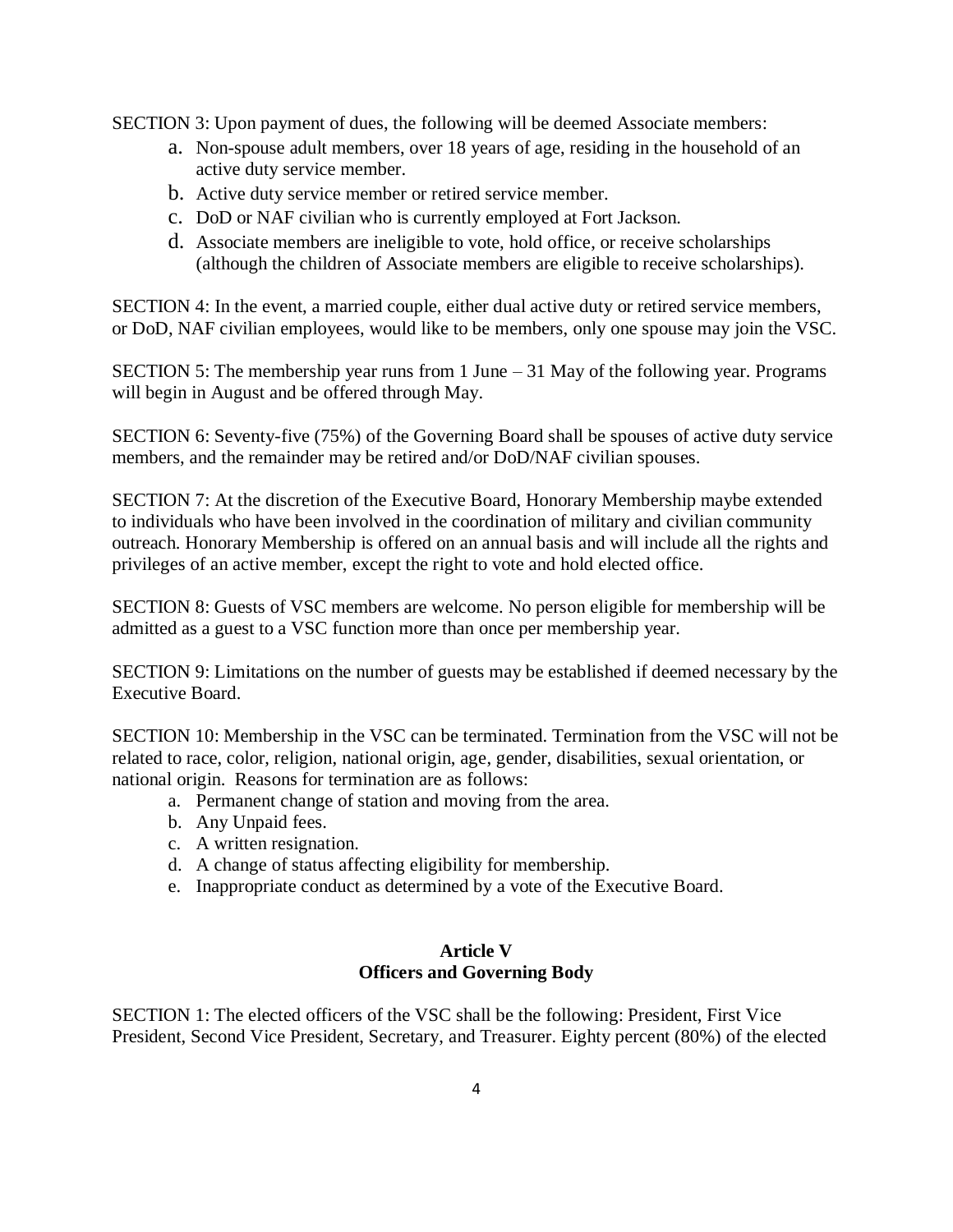officers of the Club must be spouses of Active Duty service members.

#### SECTION 2: Honorary Board Members:

The position of the Honorary President shall be reserved for the spouse of the Fort Jackson Installation Commander, or his/her designee. The office of the Honorary Vice President shall be reserved for the spouse of the Soldier Support Commander, or his/her designee.

The Honorary President and the Honorary Vice President shall be advisory in nature and be nonvoting members of the board. Honorary Board members are required to pay membership dues and be members of the club in good standing.

#### SECTION 3: Honorary Advisors:

The roles of the advisors shall be reserved for the spouse of the Fort Jackson Command Sergeant Major (or his/her designee) and for the spouse of the Soldier Support Institute Command Sergeant Major, (or his/her designee). Advisors shall be non-voting members of the Board and are required to pay membership dues and are members of the VSC in good standing.

SECTION 4: The Executive Board shall consist of the elected officers, honorary board members, honorary advisors, and the parliamentarian. The Executive Board acts in an advisory capacity to the President.

SECTION 5: The Governing Board shall consist of elected officers, honorary board member, honorary advisor and the parliamentarian, and the chairpersons of the appointed committees. The Governing Board will be VSC members and must pay dues. The Governing Board will conduct the routine business of the VSC. The elected and appointed officers shall have one vote per position. The President votes only in the case of a tie.

SECTION 6: In the event of a vacancy in the office of the President, the First Vice President will assume the office and with the approval of the Executive Board appoint a replacement for the office of First Vice President. In the event both the President and First Vice President cannot complete their term of office, there will be a special election by the General Membership to fill these positions. Any other vacancy on the board will be appointed by the President with the approval of the Executive Board. The appointed officer(s) will serve until the next general election.

SECTION 7: Resignation of members of the Board shall be submitted to the President at least two weeks prior to the time of resignation.

SECTION 8: The duties of the Governing Board shall be defined by the By-Laws.

SECTION 9: The Executive Board may remove any office and/or officer for good and sufficient cause by a majority vote of the Governing Board.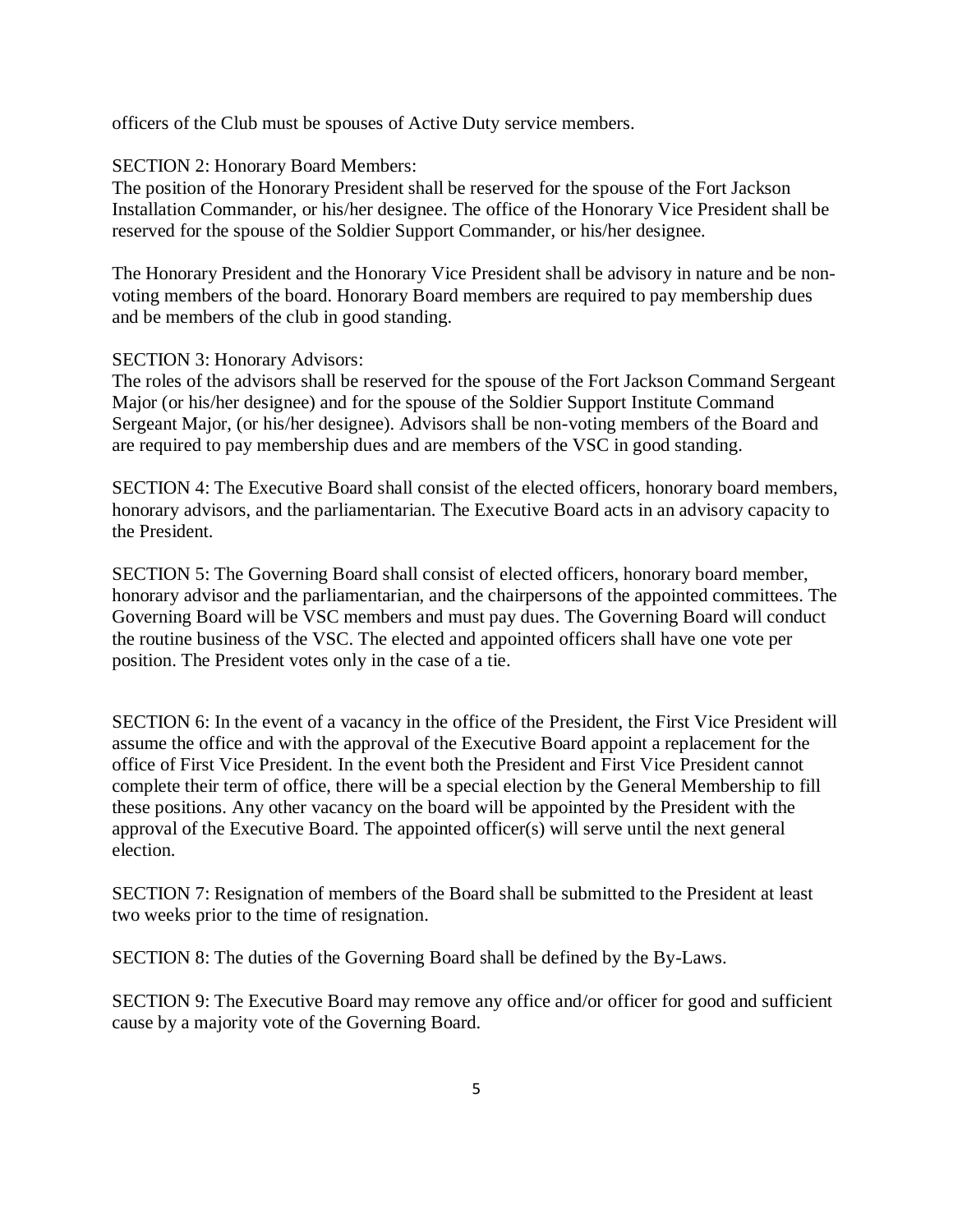SECTION 10: Term of Service: Members of the Governing Board will serve from 1 June – 31 May of the following year. No position on the Executive Board will be held by the same person for more than two (2) consecutive years.

SECTION 11: The President shall have the authority to call a vote, by phone or electronically, of the members of the Board should an immediate action be required before the next scheduled board meeting. The vote will be administered by the Parliamentarian (or his/her designee) and reported to the Secretary for inclusion in the next minutes of board.

## **Article VI Election and Voting**

SECTION 1: An annual general membership business meeting shall be held in April for the election of new officers. The officers shall be elected from and by the General Membership for the term of one (1) VSC year. The officers elected will be installed and take office at the May general membership meeting. The following procedures will be used in the election of the VSC officers.

- a. The slate of nominees for executive offices will be presented at the March general membership meeting.
- b. Nominations will open at the March general membership meeting with the approval from the nominee.
- c. Only VSC members may be nominated.
- d. Election shall be by the majority vote of members present at the April membership meeting by secret ballot. In the event of a single slate, no ballot is required and the nominees are elected by acclamation.
- e. Election results will be announced within two (2) weeks of voting. Induction will take place at the May general Meeting.
- f. A member may vote by absentee ballot prior to the election by contacting the Parliamentarian.
- g. Absentee ballots must be received three (3) days prior to elections. No telephone votes will be accepted.

SECTION 2: The Nominating Committee will be chaired by the Parliamentarian or designee and consist of the Honorary board members, Honorary Advisors, VSC members, and operate in accordance with Article V of the VSC By-laws.

SECTION 3. Each prospective nominee will be provided a job description of his/her position prior to being placed on the ballot.

## **Article VII Finances**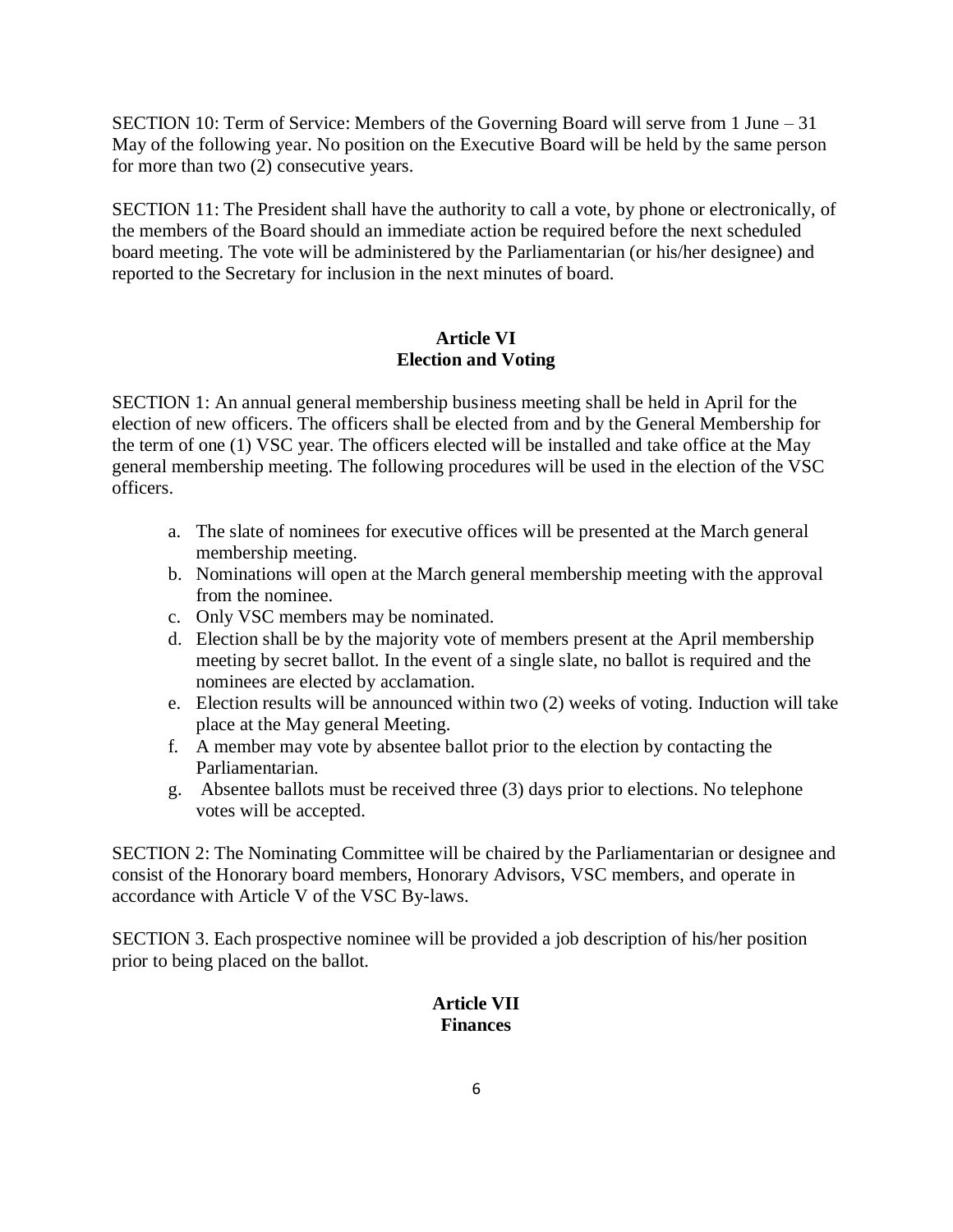SECTION 1: The VSC is considered a self-sustaining non-federal entity.

SECTION 2: Requests for approval of all major fund-raising activities for the VSC will be sent to the Installation Commander or his/her designee, Fort Jackson at least 60 working days prior to the date of the activity.

SECTION 3: The VSC fundraising activities and/or sales will not compete with the Army and Air Force Exchange (AAFES) or Installation NAF's.

SECTION 4: The VSC will maintain a 501 (c-3) and 509 (c-2) tax exempt status under the Internal Revenue Service Code for non-profit charitable clubs.

SECTION 5: The fiscal year shall run 1 June – 31 May of the following year.

SECTION 6: Monthly financial statements will be reported to the Governing Board. Financial statements will be posted for reviews by the general membership in September, January, and May.

SECTION 7: All funds belonging to the VSC will be kept deposited in a Federally Insured Institution. The VSC will have two accounts: The General Operating Account and The Welfare Account. All account signature cards will remain current.

SECTION 8: The General Operating fund is derived from dues and money raised within the membership to include any special fund-raising projects dedicated to that purpose. The amount of money in the General Operating Fund will not be lower than five hundred dollars (\$500.00).

SECTION 9: The Scholarship fund will be derived from all the revenue-producing activities not limited to VSC members and their families. Profit from these activities will be deposited in the Scholarship fund except for up to thirty percent (30%), which may remain deposited in the general Operating fund. The monies in the Scholarship Fund shall not fall below one thousand dollars (\$1000.00).

SECTION 10: The dues of the VSC will be determined annually by a majority vote of a quorum of the Governing Board. Prorated dues will be offered at the discretion of the Governing Board.

SECTION 11: A single entry accounting system will be utilized to account for all revenue and expenditures. The records and accounts or the treasury will be audited at the end of each board year no later than 31 July of the Board year or upon changing of the Treasurer.

SECTION 12: The budget will be presented at the first general membership meeting for final approval.

SECTION 13: Budget Committee: the committee will be chaired by the Treasurer and consist of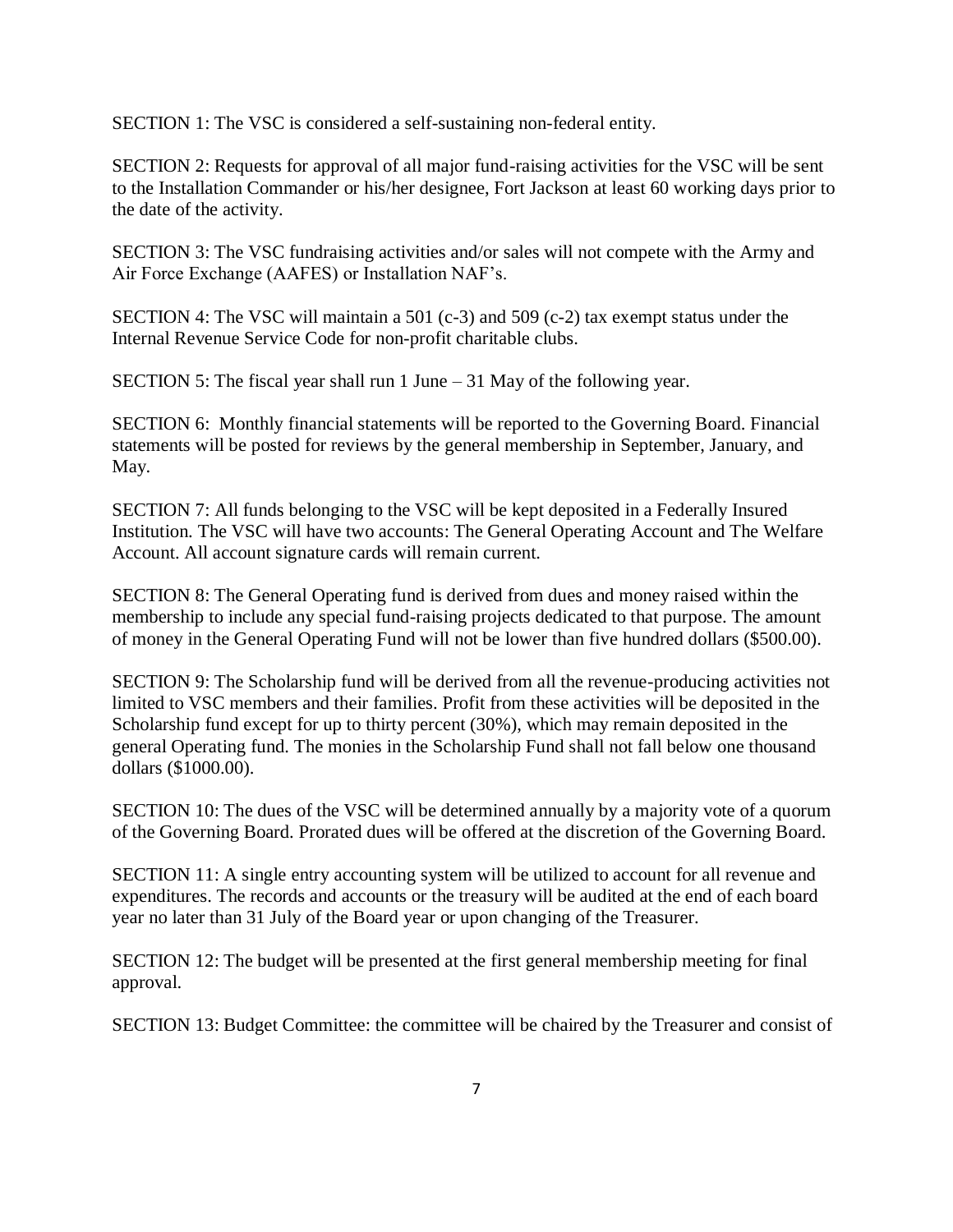the Honorary Board Members, Honorary Advisors, President, First Vice President, Second Vice President, and Ways and Means Chairperson. The Committee will operate in accordance with Article V of the Club's By-laws.

## **Article VIII Insurance**

SECTION 1: The VSC will be responsible for obtaining and maintaining liability insurance or obtaining a waiver for the Installation Commander or his/her designee in lieu of liability insurance,

SECTION 2: The VSC will obtain fidelity bonding for the Treasurer, President, First Vice President, Second Vice President, Reservations Chairperson, Property Chairperson, Ways and Means Chairperson, and Vendor Coordinator to equal the normal maximum amount of cash handled in excel of five hundred dollars (\$500.00) per month.

## **Article IX Meetings and Quorums**

SECTION 1: At Governing Board meetings fifty-one percent (51%) of the voting members of the Governing Board must be present to constitute a quorum and transact business. Two of those voting members must be of the Executive Board. A majority vote of the quorum shall govern except when voting on amendments to the Constitution or By-laws as outlined in Article X.

SECTION 2: At General Membership meetings, a quorum shall consist of those members present and voting. A majority vote of the quorum shall govern.

SECTION 3: General Membership meetings and social activities shall be held monthly, according to an announced schedule. Other General Membership meetings may be called at the discretion of the Executive Board. VSC business that requires an action by the general members may be conducted at all General Membership meetings provided all members have been notified at least fourteen (14) days prior to the scheduled meeting.

SECTION 4: Governing Board meetings:

- a. The Governing Board will meet at least once a month.
	- 1. All Governing Board members, excluding the President and Parliamentarian are voting members of the Board.
	- 2. All motions before the Governing Board will be determined by a majority vote of the quorum.
	- 3. Each Board member present must vote.
	- 4. Governing Board positions that are co-chaired have only one (1) vote.
- b. The President votes in the event of a tie.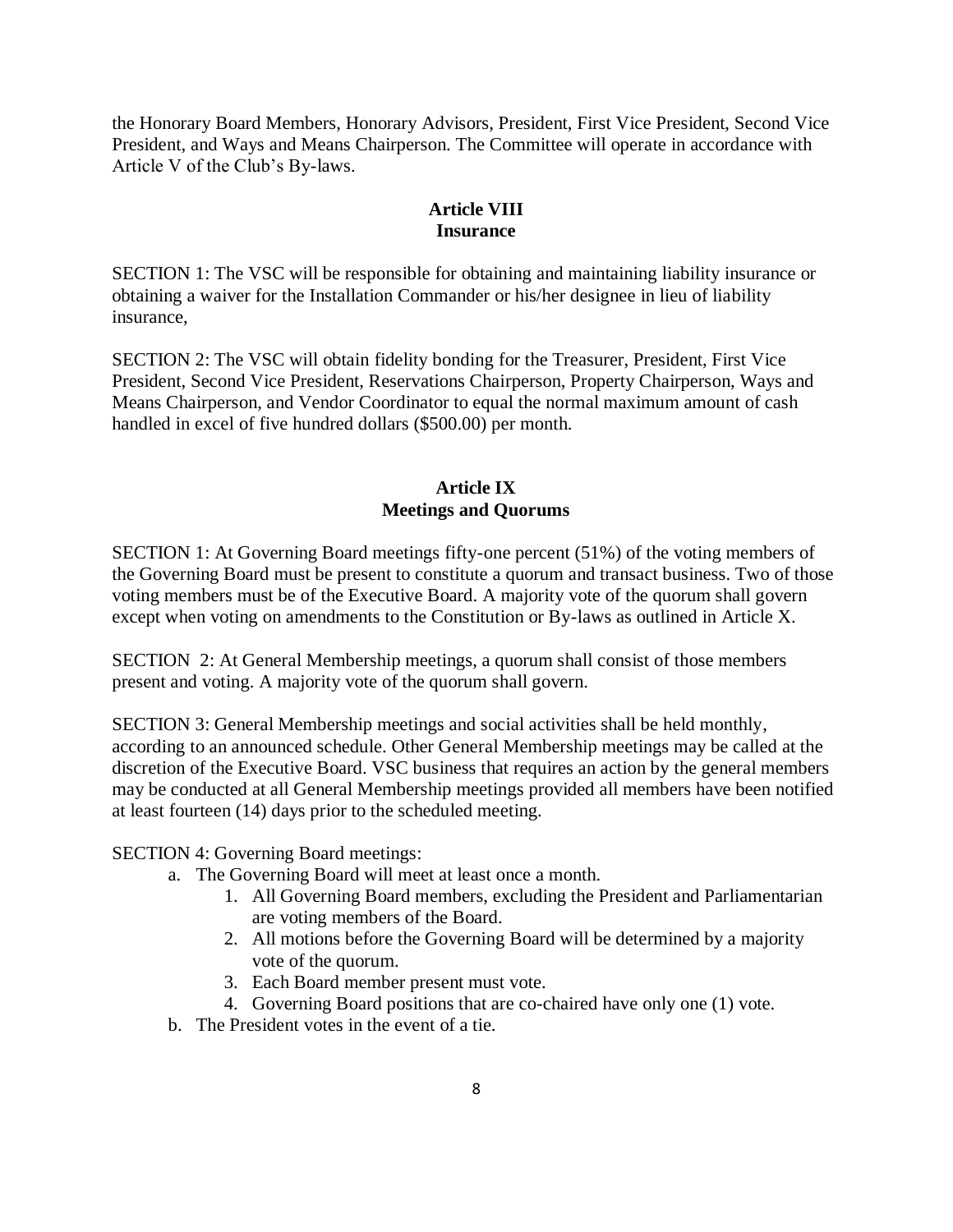c. No proxy votes are authorized.

SECTION 5: Meetings scheduled for the Governing Board and General Membership may be changed by the Governing Board.

SECTION 6: Special meetings:

- a. Special Executive or Governing Board meetings may be called at the discretion of the President.
- b. In an urgent situation, a telephone or electronic vote may be authorized by the President in lieu of a special meeting.
- c. At the direction of the President, a telephone or electronic vote will be conducted by the Parliamentarian or the Secretary, (if the Parliamentarian is not available). These votes will pass with a majority vote of the entire Executive or Governing Board.

# **Article X**

# **Amendments**

SECTION 1: The Constitution shall become effective upon adoption by a majority of a quorum at a general membership meeting. The Constitution and By-Laws must be approved by the Installation Commander or his/her designee prior to adoption by the membership.

SECTION 2: Constitutional Amendments:

- a. Proposed amendments to the VSC Constitution may be submitted to any member of the Executive Board by a club member at any time.
- b. A proposed amendment must receive a 2/3 vote of the quorum of the Governing Board before it is presented to the General Membership.
- c. The Constitution may be amended by a majority vote of a quorum at a meeting of the General Membership.

SECTION 3: By-law Amendments:

- a. Proposed amendments to the VSC By-laws may be submitted to any member of the Executive Board by a VSC member at any time. All amendment suggestions shall be given to the Parliamentarian who will research the suggestion for the Governing Board to consider at its next meeting.
- b. Provided a quorum of the Governing Board is present, the By-laws may be mended by a two-thirds (2/3) vote at any meeting of the Governing Board.

SECTION 4: The Constitution and By-laws Review Committee will convene at a minimum of every two (2) years or as deemed necessary by the President.

a. The Constitutional Review Committee will be chaired by the Parliamentarian and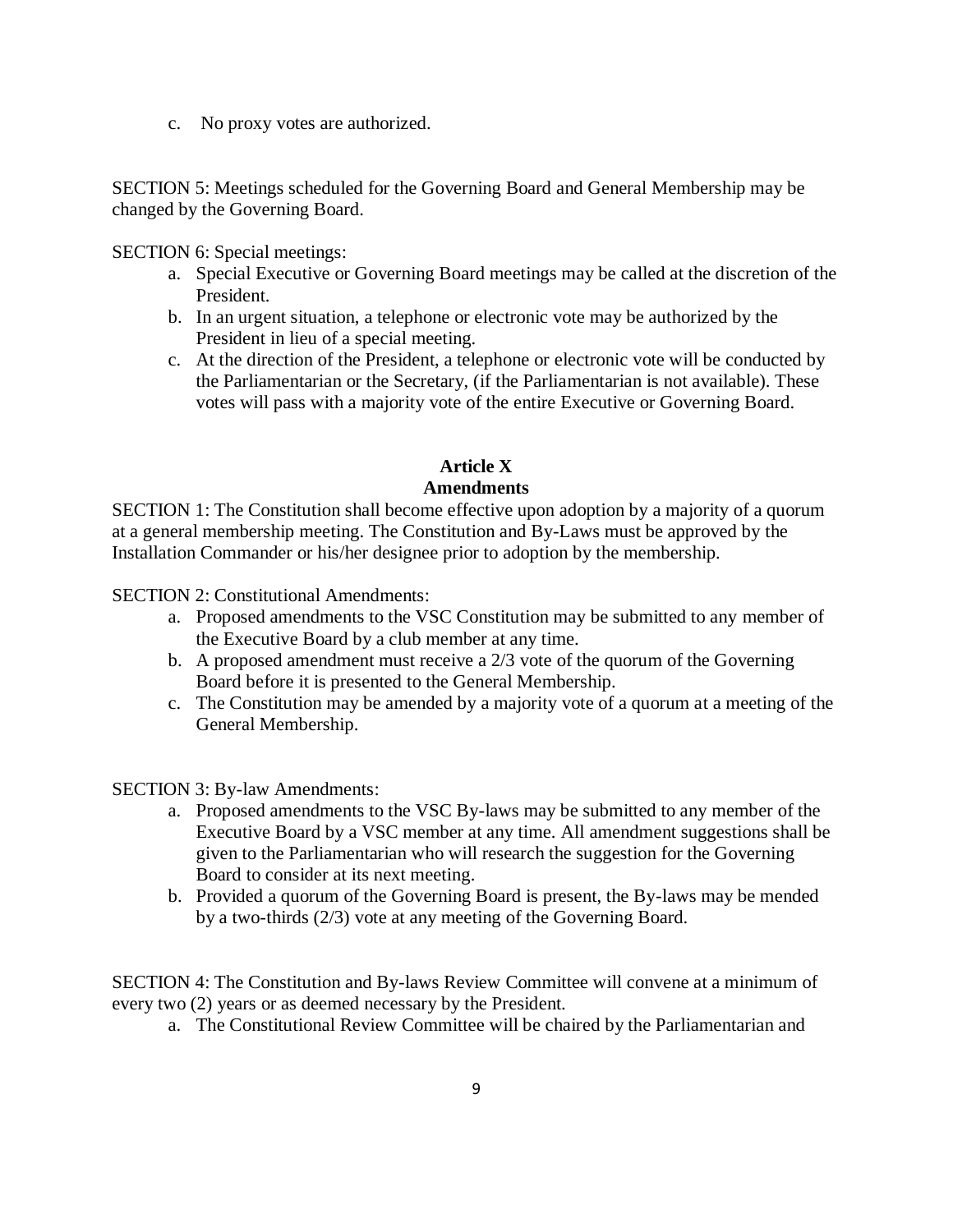consist of the Honorary Board members, Honorary Advisors, President, club members and operate in accordance with Article V of the Club's By-laws.

- b. The Committee will review The Constitution and report its recommendations to the Governing Board. The Board must approve the changes with a majority vote of the quorum. The approved amendments must then be presented to the General Membership for approval by a majority vote of members present.
- c. The Committee will review the By-laws and report its recommendations to the Governing Board. The board must approve any changes by a majority vote of the quorum.

## **Article XI Parliamentarian Authority**

The rules contained in the current edition of Robert's Rules of Order, Newly Revised shall govern the VSC in all cases not covered by the Constitution and By-laws.

## **Article XII Dissolution**

SECTION 1: The VSC may be dissolved by the majority vote of the membership present at a general or special membership meeting and/or as directed by the Installation Commander.

SECTION 2: Upon dissolution and approval of the Installation Commander, the property and assets of the VSC will be disposed of as directed by the Executive Board taking extra caution with historical or donated items. Neither the Army, appropriated fund activities, nor NAF may assert any claim to the VSC assets. A Terminal Audit and final tax submission will be completed and a summation report will be provided to the Installation Commander.

SECTION 3: The general membership will be liable if assets of the VSC are insufficient to satisfy the VSC liabilities.

## **Article XIII Adoption**

SECTION 1: This Constitution was approved by the majority vote of the members present at a General Membership meeting on  $\blacksquare$ .

SECTION 2: This Constitution supersedes all previous Constitutions pertaining to this Club and shall become effective upon approval of the Installation Commander, Fort Jackson, South